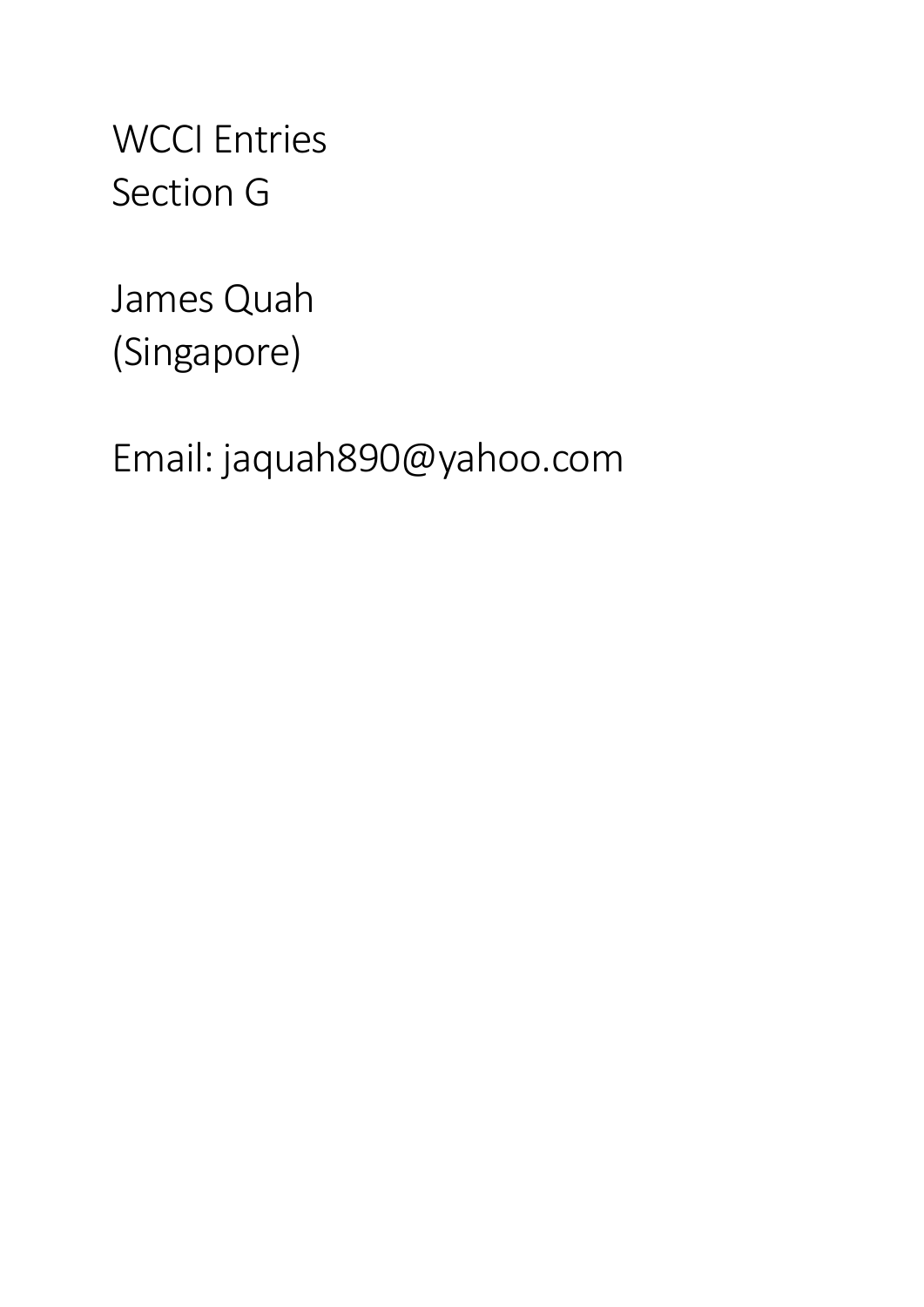## 1.

James Quah Problemskak 2019



Patrol Chess **》**  $[$  (Bishop, Rook)-Lion  $\mathfrak{S}$  Rose-Lion **I** Non-Stop Equihopper **Y** Berolina Pawn

1.RNc5!A (2.e4B) 1…BPd5 2.BLg2C (2.e4+? BPc4! unpatrols RNc5) 1…BPf5 2.BPxe6 e.p.D (2.e4+? dxe4 e.p. / BPe5 is patrolled by RLa5) 1…Be7 2.NEd8

1.e4! B (2.BLg2C) 1…BPd5 2.BPxe6 e.p.D (BPe5 is patrolled by RLa5) 1…BPf5 2.RNc5A (2.BLg2+? fxg3!) 1…f3 2.NEf4

Djurasevic 4/1 theme. Non-reversal of key/threat due to en passant. Transfer of berolina pawn en passant capture.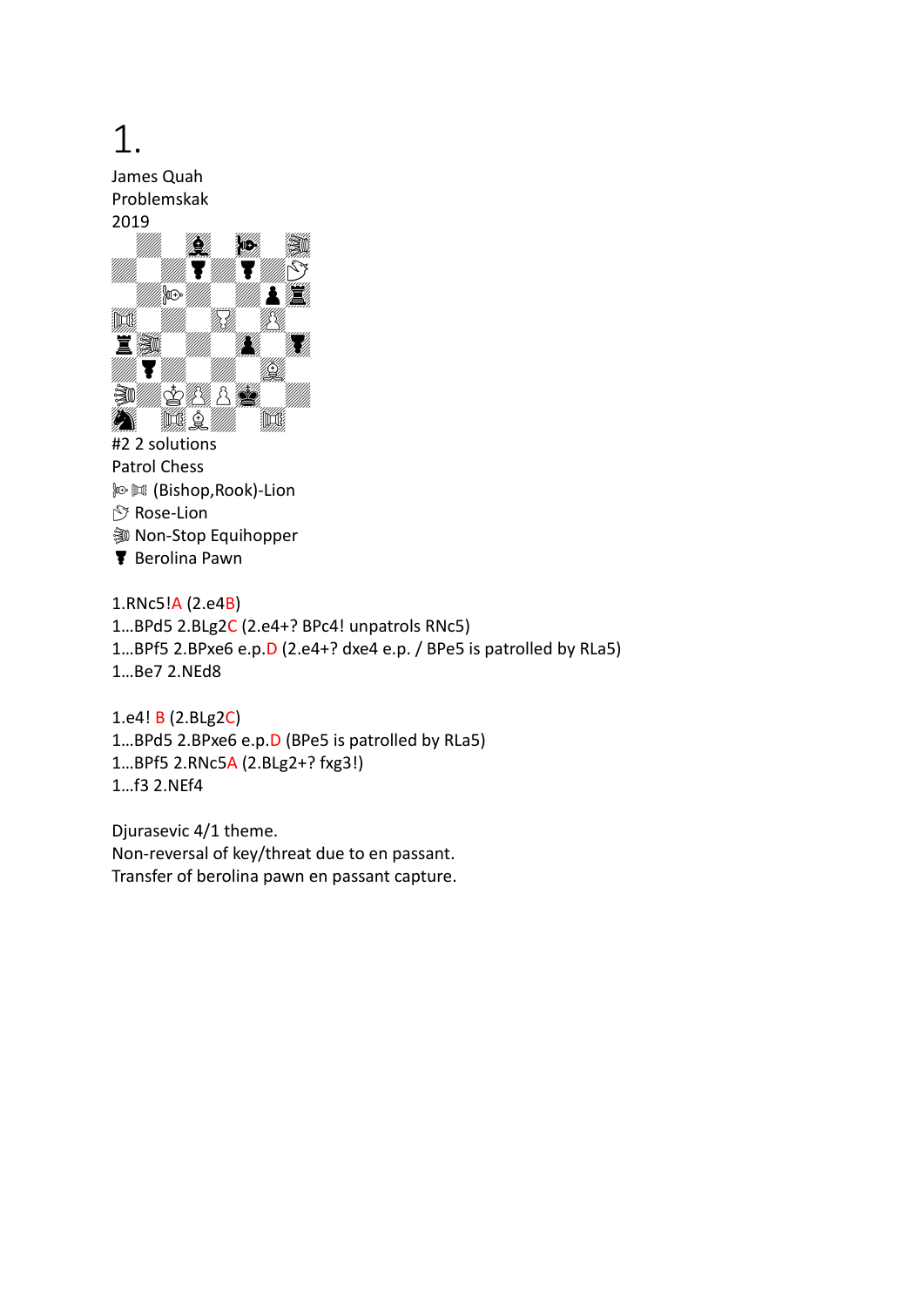

Rose-Lion

Logical tries:

1.e4? (2.RNd6#) 1…dxe3 e.p.!

1.f4? (2.f5#) 1…gxf4!

1.Kh7! zugzwang. 1…d3 2.e4 (3.RNd6) 2…d2 3.RNd6 1…g4 2.f4 (3.f5) 2…gxf3 e.p. 3.RNf7

1…RL~ 2.RLa1 (3.RLe1) 1…RLg7 2.Kg6 (3.Sf7)

Pawn Roman with reversed roles of e.p. and normal captures.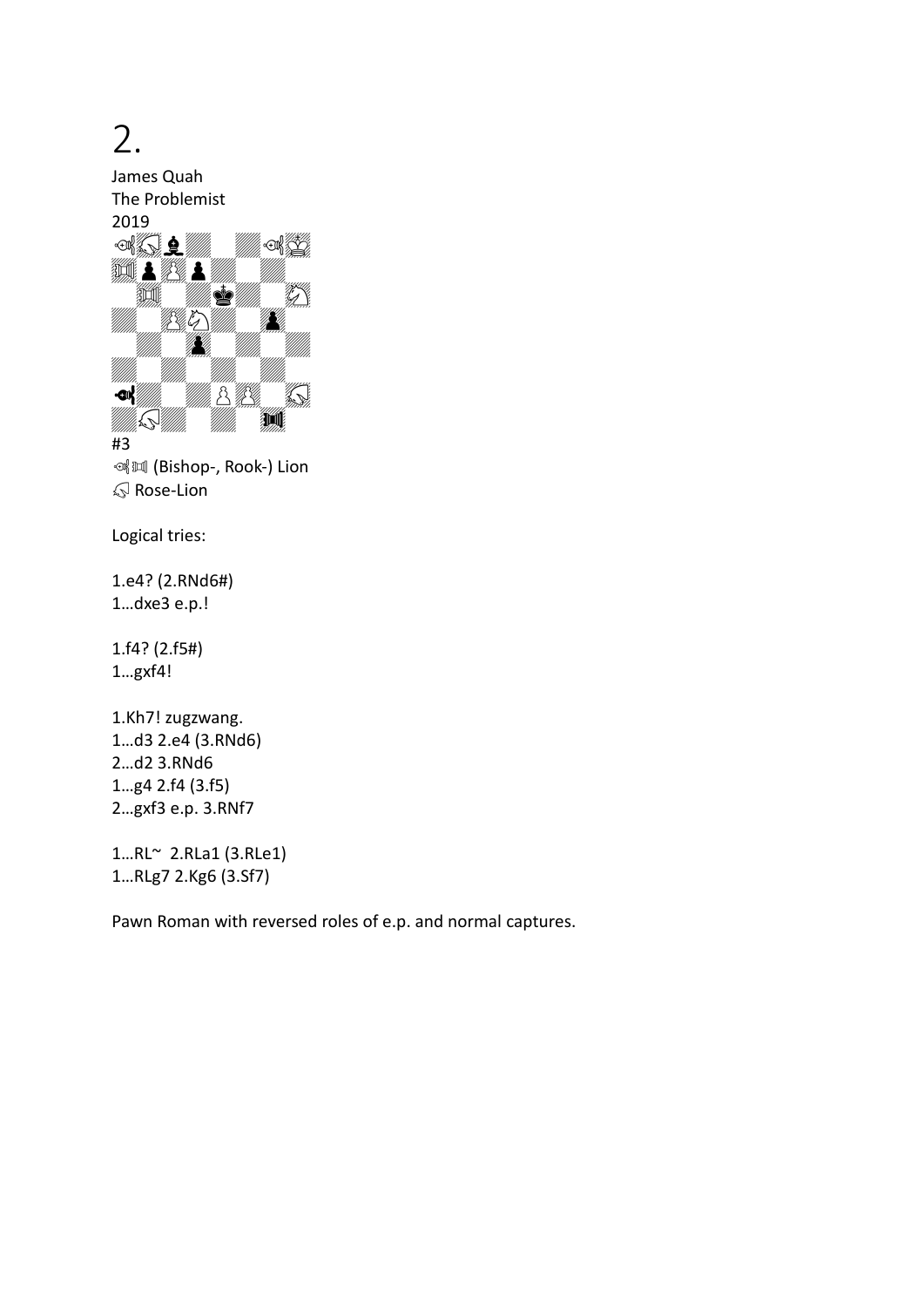

1…Rxe6+ 2.Kxe6

1…Bxe7+ 2.Kxe7

1…ZRd4 2.Kc5

Triple Grimshaw with 3 openings of the royal battery with dual avoidance. The other 5 openings of the royal battery occur in the side variations.

Movement of Equihopper-90: Any distance and in any direction to reach a hurdle and then an equal distance beyond it, changing direction by 90°. This is the English version, and can be blocked on queen lines.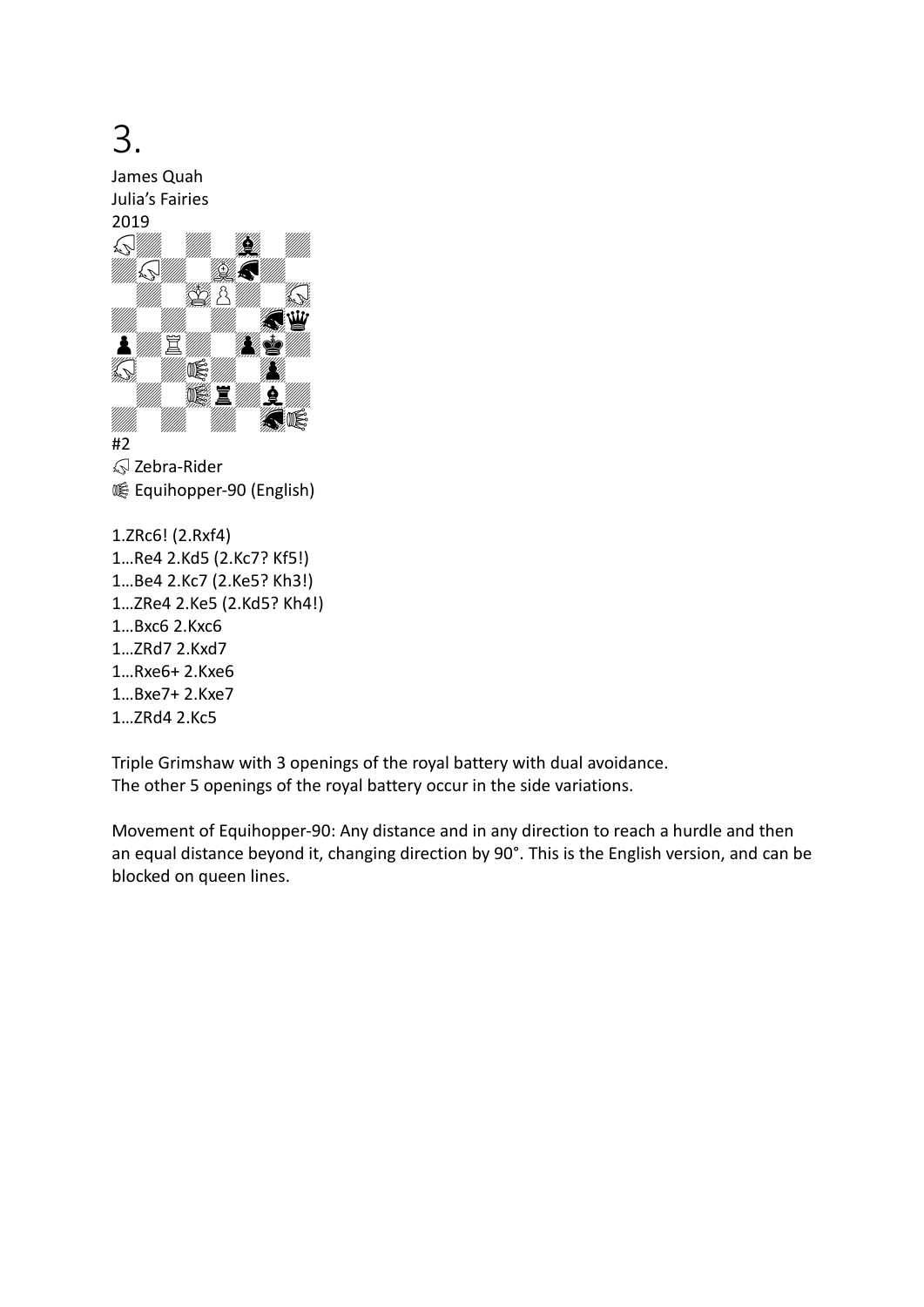

R Quintessence

1.Bc8! (2.QNd7+ Rb8 3.QNxb8) 1…Re5 2.Re2 (3.Qa5) Rxc5 3.Sxc5 1…Be5 2.Rd4 (3.Qa5) Bxc7 3.Sxc7 1…QNe5 2.Rd3 (3.Qa5) QNxc4 3.Bxc4 1…Rd6 2.cxd6 (3.Sc5/QNd7)

Triple Grimshaw with indirect white Q-R battery that shuts off the defending black unit. The defender gains a substitute defence that leads to an alternative mate. (Brunner-Grimshaw)

Movement of quintessences: QN(h4)-g6-e5-d7-b6-a8 QN(h6)-g4-e5-d3-b4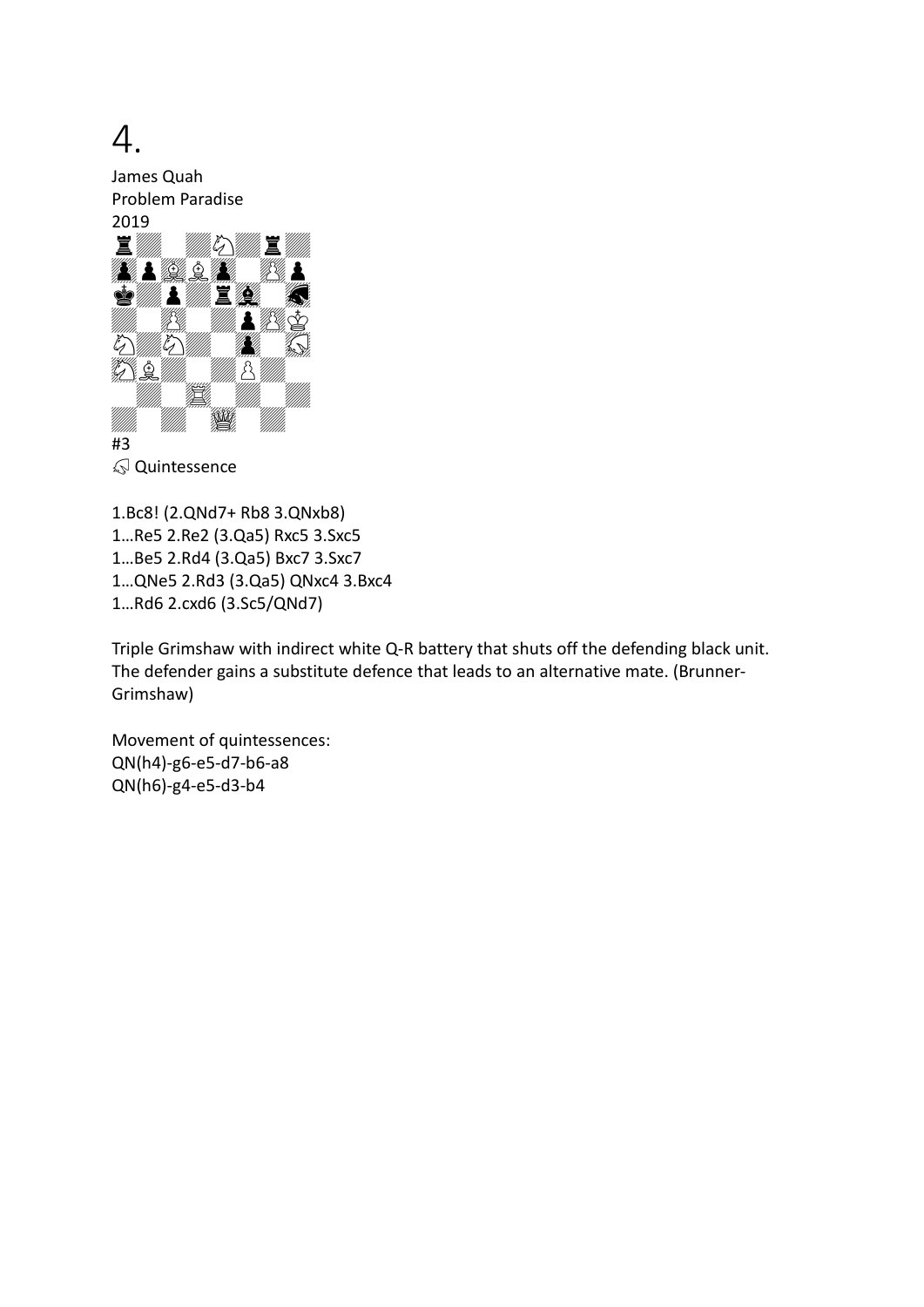## 5.

James Quah 4 Pr Lačný MT



#2 ↑ Rose Lion **③** Lion *<u></u>* Nightrider Lion  $\mathbb M$  Quintessence Lion

1.RNf4A! (2.Bxg6B) 1…Lxf7 2.QLe1C 1…Le6 2.Rxf5D 1…Ld5 2.Rxh2E

1.QLe1C? (2.Rxf5D) 1…Lxf7 2.Rxh2E 1…Le6 2.RNf4A 1…Ld5 2.Bxg6B 1…Bxf6!

Intersection of three lines at two points: RN(a6)-c7-e6-f4 QL(c7)-e6-d4-f3-e1 NL(a8)-c7-e6-g5

Intersection of two lines at two points: QL(c3)-d5-f4-g6 NL(b6)-d5-f4-h3

A random move of L(a2) does not defeat the threat.

Djurasevic 5/2 theme.

Movement of quintessence-lion (example): QN(a1)-b3-d2-e4-g3-h5. It moves like a lion, i.e. it must jump over a hurdle.